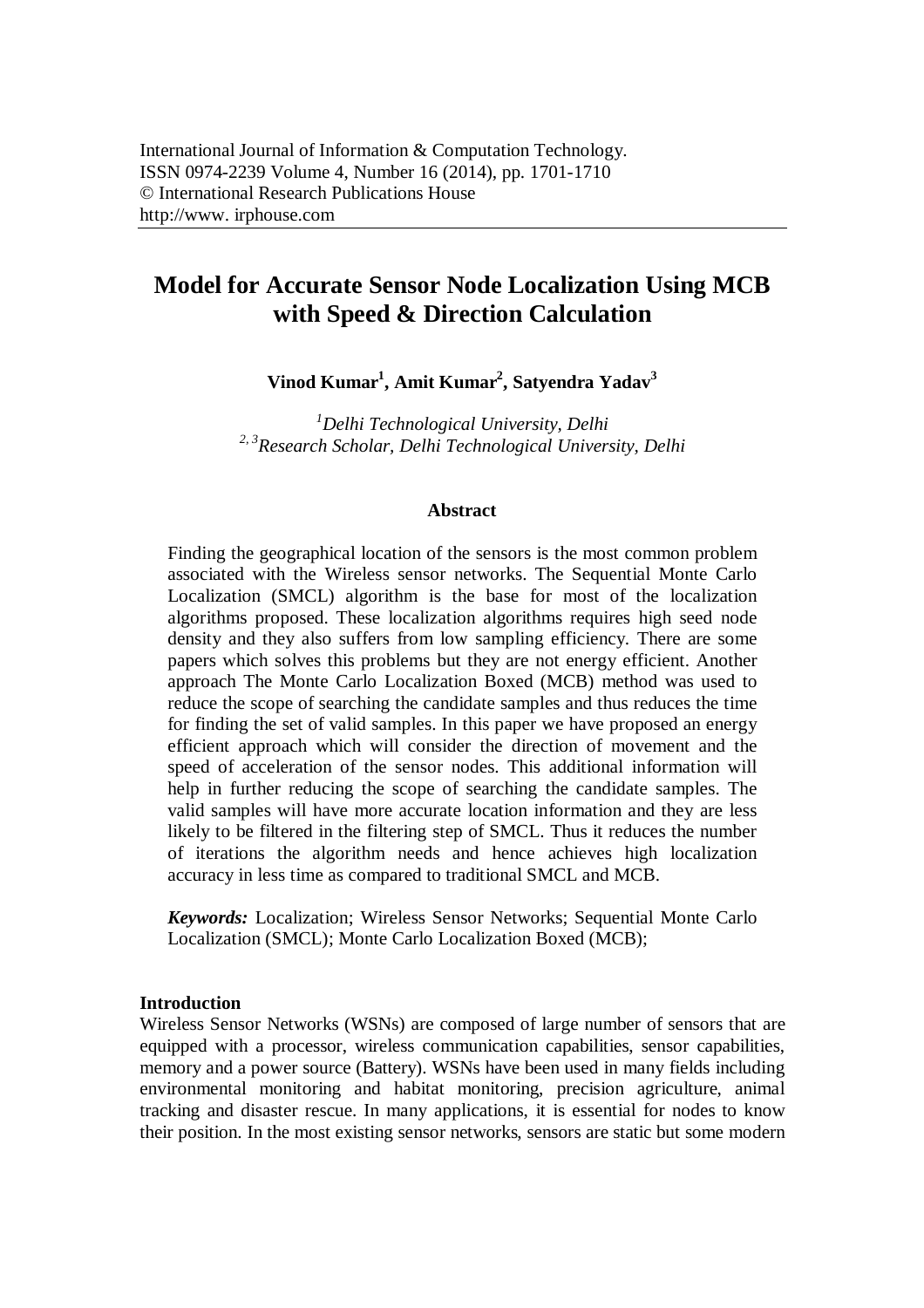applications have sensors that are mobile. For example in habitat monitoring applications like Zebra Net [5] sensors are attached to zebras and collect information about their behavior and migration patterns [6]. In other applications sensors are deployed on cellular phones to measure reception quality [6].

The fundamental problem in designing sensor network is localization- determining the location of sensors. Traditional method for obtaining the node's location information include attaching a GPS receiver in each node or manually configure each node's position. As the scale of sensor networks becomes larger and larger, these methods are becoming unfeasible for their high cost and inconvenience. Many localization algorithms for sensor networks have been proposed [8], [7], [12], [15], [16], [13], [14], [17], [10], [11], [18], [9]. These algorithms use some special nodes, called anchor or seed nodes, which know their positions to facilitate the determination of the positions of the other nodes (called common nodes). However these algorithms are designed for static sensor networks and are not applicable to mobile sensor networks. Most of these algorithms also require special costly hardware as they depend upon measuring ranging information from signal strength, time of arrival, time difference of arrival or angle of arrival. Adding the required hardware increases the cost and size of the nodes.

We are interested in performing localization in a more general network environment where the prior deployment of the seed node is unknown, node distribution is irregular, the seed density is low and where seeds and nodes can move uncontrollably. Although mobility makes other localization techniques increasingly less accurate, our technique takes advantage of mobility to improve accuracy and reduce the number of seeds required.

We consider a sensor network composed of seeds that know their locations and nodes with unknown locations. We are interested in following three scenarios:

#### *Nodes are static, seeds are moving***:**

For example, a military application where nodes are dropped from plane onto land and transmitters attached to soldiers in the area are used as moving seeds. Each node receives information from seeds and estimates its location more accurately.

### *Nodes are moving, seeds are static***:**

For example, nodes are moving along the river and seeds are placed at fixed locations on the river banks. In this scenario the nodes location will change as the time passes, old location will become inaccurate since the node has moved. So the seed information is required to revise the location estimate.

## *Both nodes and seeds are moving***:**

This scenario is most general in nature. It is applicable to any application where the nodes and seeds are deployed in an ad hoc way.

Some localization algorithms specially designed for mobile sensor networks have also been proposed [1], [19], [2], [20], [4]. They all use the Sequential Monte Carlo (SMC) method. In mobile sensor networks the SMC methods are preferred as they are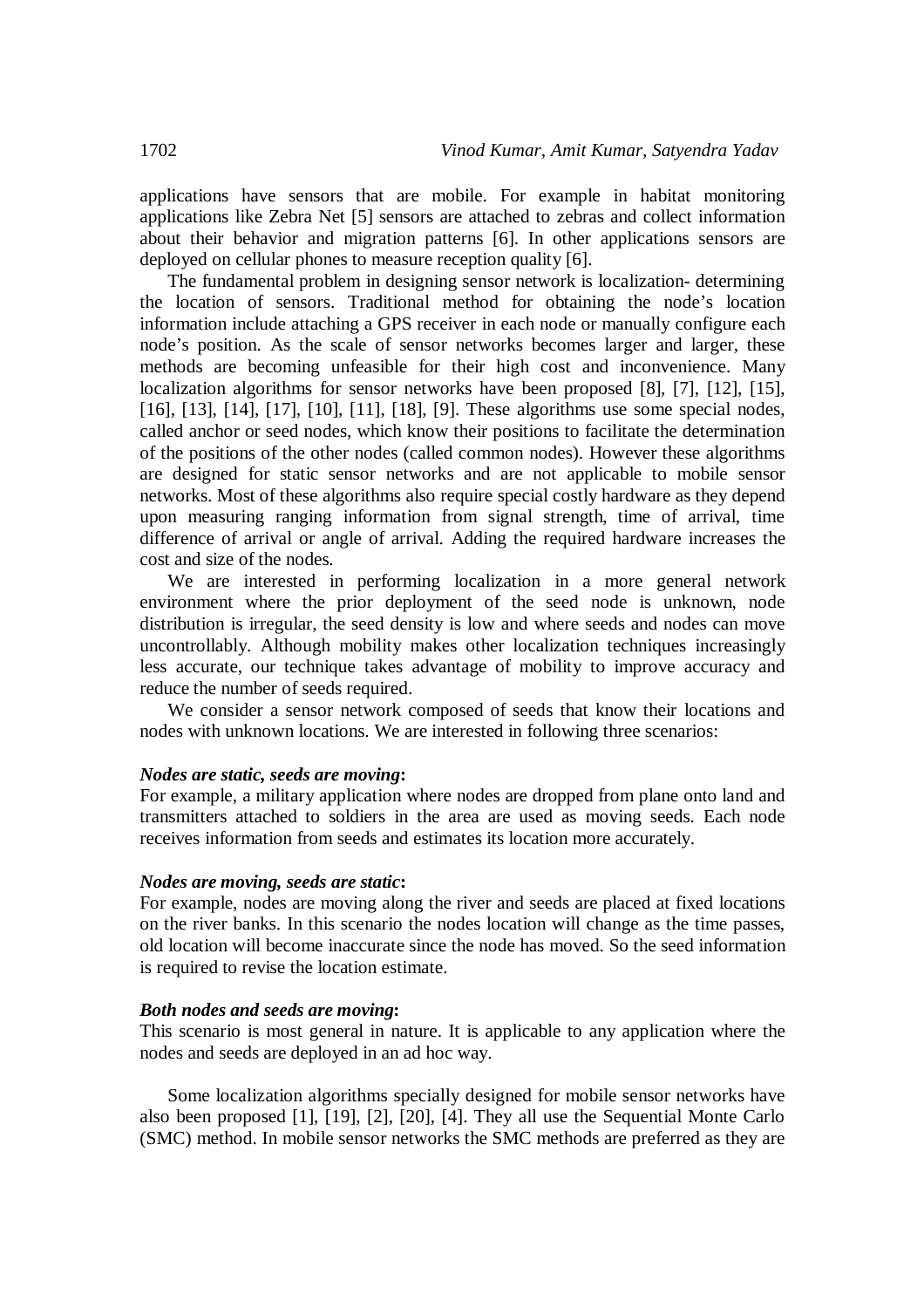easy to implement and can exploit nodes mobility to improve localization accuracy. But the SMC methods need to keep sampling and filtering until obtaining enough valid samples. This is very time consuming and not suitable where nodes have limited computation capability. In this paper we will use Bounding Box method which will reduce the scope of searching candidate sample. We will further improve the location accuracy by adding the information about the direction of movement of the node with the help of a compass attached with each node. Now using this information we can predict the next position of the valid samples more accurately. Hence we can calculate the location of the nodes more accurately.

### **Background**

## *Network Model***:**

We have 2 kinds of nodes, one is seed node who knows their exact position at any time and second is common nodes who needs to determine their position in each time unit. Both the seed node and common node only have limited knowledge of their mobility. We assume that a node is unaware of its moving speed and direction, other than knowing its maximum speed is *vmax*. Which means in each time unit a node can move in any direction with speed *v* where  $0 < v \le v_{max}$ , but the exact value of *v* is unknown.

Initially nodes are deployed randomly over the network area. Two nodes can communicate with each other only if they are within the communication range defined by the radius *r*. The 1-hop neighbors of sensor *p* are those sensors that can communicate with it directly i.e. the sensors which are present within radius *r*. The 2 hop neighbors of sensor *p* are those who can communicate with the 1-hop neighbors of *p* directly but not with *p*. Let suppose a node *q* is there which can directly communicate with node *p*, If *q* is a seed node then we can say that *q* is *p*'s 1-hop seed node and if *q* is a common node then we can say that *q* is *p*'s 1-hop common node. Similarly if there is another node  $r$  which cannot communicate with  $p$  but can communicate with *q* directly, then we say *r* is 2-hop neighbor of *p*.

#### *Sequential Monte Carlo Localization (SMCL)*

The Sequential Monte Carlo (SMC) method [21] provides simulation based solutions to estimate the posterior distribution of non-linear discrete time dynamic models. The posterior distribution is represented using a set of weighted samples, and the samples are updated gradually as the time goes. In each time unit samples are updated using the previous samples and this updated samples are then validated using the observed seed nodes in current time unit.

The Sequential Monte Carlo Localization (SMCL) algorithm [1], is the first algorithm using SMC methods for localization in mobile sensor networks. We can consider SMCL as a 3 step operation for each common node:

#### **Initialization:**

Node has no knowledge about its location in the deployment area. N initial samples are selected randomly to represent *p*'s possible positions.

 $L_0 = \{l_0^1, l_0^2, \ldots, l_0^N\}$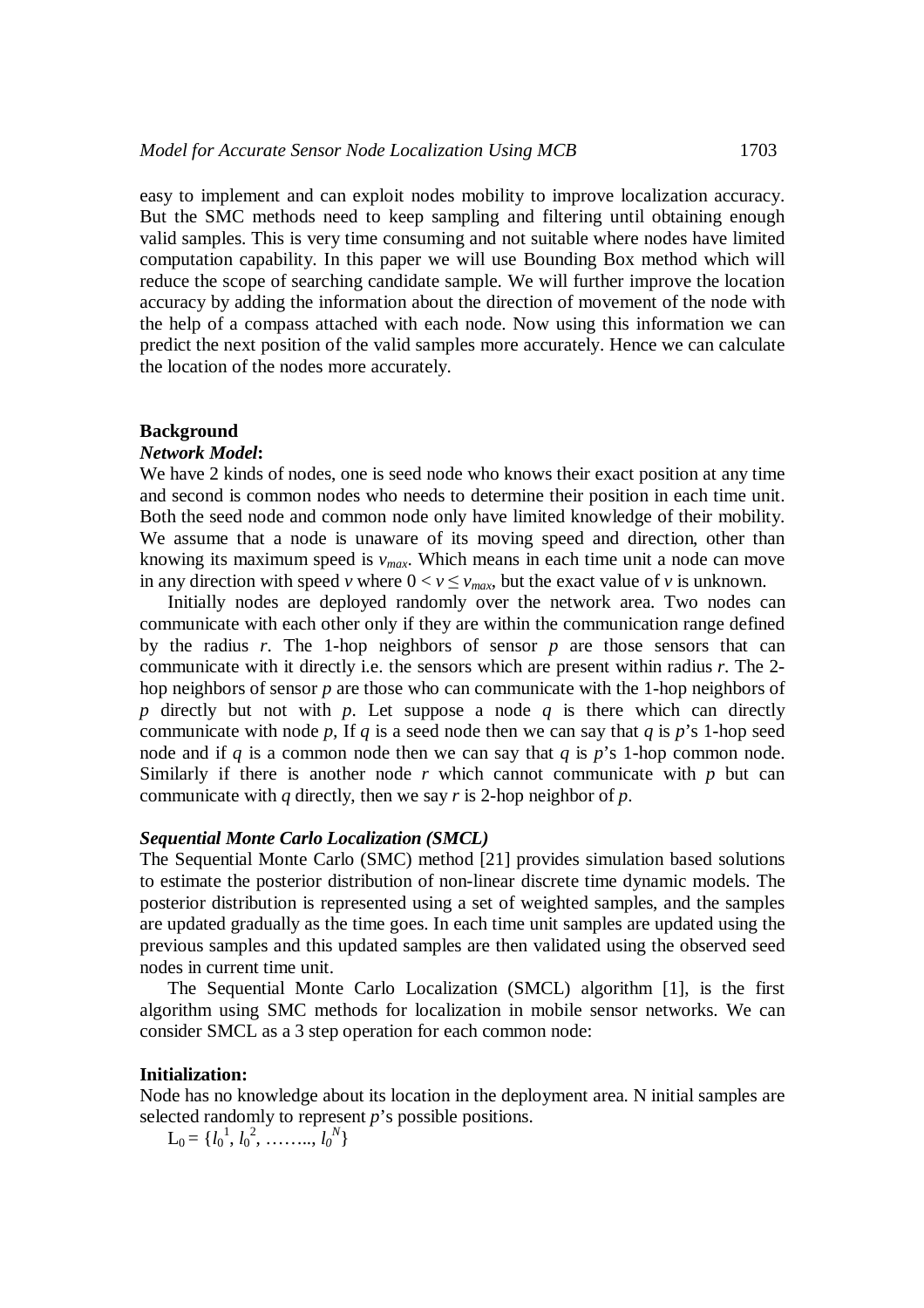Here N is a constant which represents the number of minimum samples to maintain.

## **Prediction:**

A node starts from the set of possible locations computed in previous step,  $L_{t-1}$  and computes a set of n new samples,  $L_t$  using the transition equation. The Transition equation  $p$  ( $L_t^{i} | L_{t-1}^{i}$ ) is determined by the mobility model or other constraints. In SMCL[1] the Transition equation is given by:

$$
P(l_t | l_{t-1}) = 1/\pi v_{max}^2 \text{ if } d(l_t, l_{t-1}) < v_{max}
$$
  
0 if  $d(l_t, l_{t-1}) \ge v_{max}$  (1)

Where  $d$  ( $l_t$ ,  $l_{t-1}$ ) is the distance between two samples  $l_t$  and  $l_{t-1}$ . So the set of n new samples computed in prediction step contains one location selected randomly from the circle of radius *vmax* around every point in *lt-1*.

## **Filtering:**

Weights of the new samples found in previous step are computed as  $p(l_t^i|o_t)$ , where  $o_t$ is the newly observed seed node in the current time unit. Samples with 0 weight are dropped and if the number of samples after filtering is less that N, then go to step 2.

Let S denotes the set of all 1-hop seed neighbors of N and T denotes set of all 2 hop seed neighbors of N, then the filtering condition of  $l_t$  is:

*filter*  $(l_t) = s \square S$ ,  $d(l, s) \square r \square s \square T$ ,  $r \square d(l, s) \square 2r$ 

Thus we eliminate the inconsistent locations from possible locations. After filtering if the possible locations are less than N then prediction and filtering process repeats till we obtain N valid samples. After obtaining N valid samples, p calculates its position as the weighted average of all the samples.

#### *Monte Carlo Localization Boxed (MCB)*

The Monte Carlo Localization Boxed (MCB)[2] is another version of Sequential Monte Carlo Localization (SMCL). The steps in MCB are similar to those in MCL with difference in the use of seed information and in method for drawing new samples. The MCL algorithm uses 1-hop and 2-hop neighbor information for rejection of impossible samples in filtering step only. In MCB the seed information is used to constrain the sample area, so this method is easy and fast as compared to MCL as the samples are less likely to be filtered in the filtering step. Thus it reduces the number of iterations the algorithm needs to fill the sample set entirely.

Building the Bounding Box : The bounding box is the region of the deployment area where the node is localized. A node that has seed nodes as its 1-hop or 2-hop neighbors, builds a bounding box that covers the region where the neighboring seeds radio range overlaps.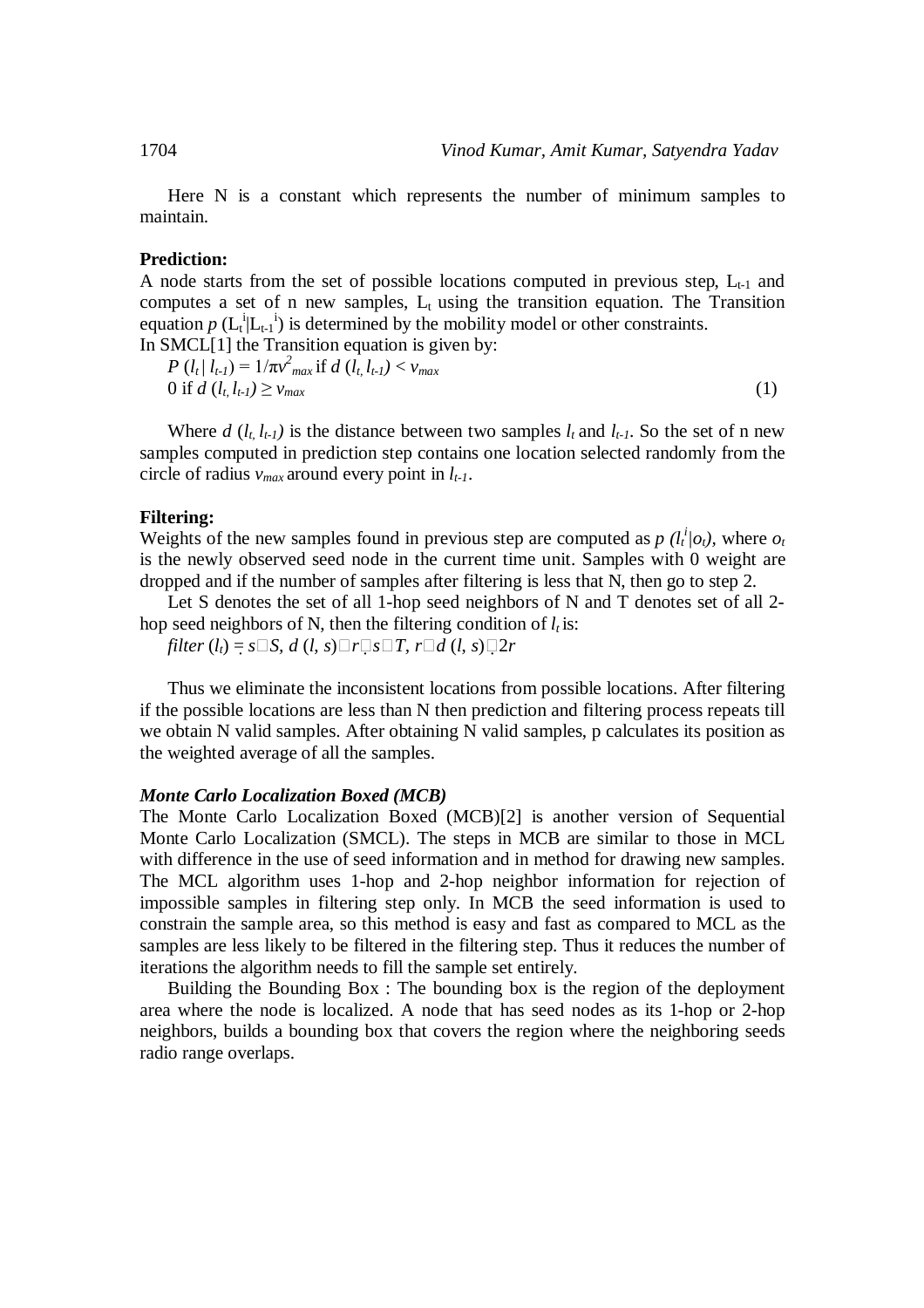

**Fig.1. MCB[2] shaded region is the valid sample area.**

The bounding box reduces the candidate samples area. It constraints candidate samples into much smaller area called as valid sample area (fig.1.). The valid samples are drawn in this valid sample area only. Building the bounding box simply consists of calculating coordinates  $(x_{min}, x_{max})$  and  $(y_{min}, y_{max})$  as follows:

$$
x_{min} = maxn_{i=1} {x_i - r},
$$
  
\n
$$
x_{max} = minn_{i=1} {x_i + r},
$$
  
\n
$$
y_{min} = maxn_{i=1} {y_i - r},
$$
  
\n
$$
y_{max} = minn_{i=1} {y_i + r}
$$
\n(2)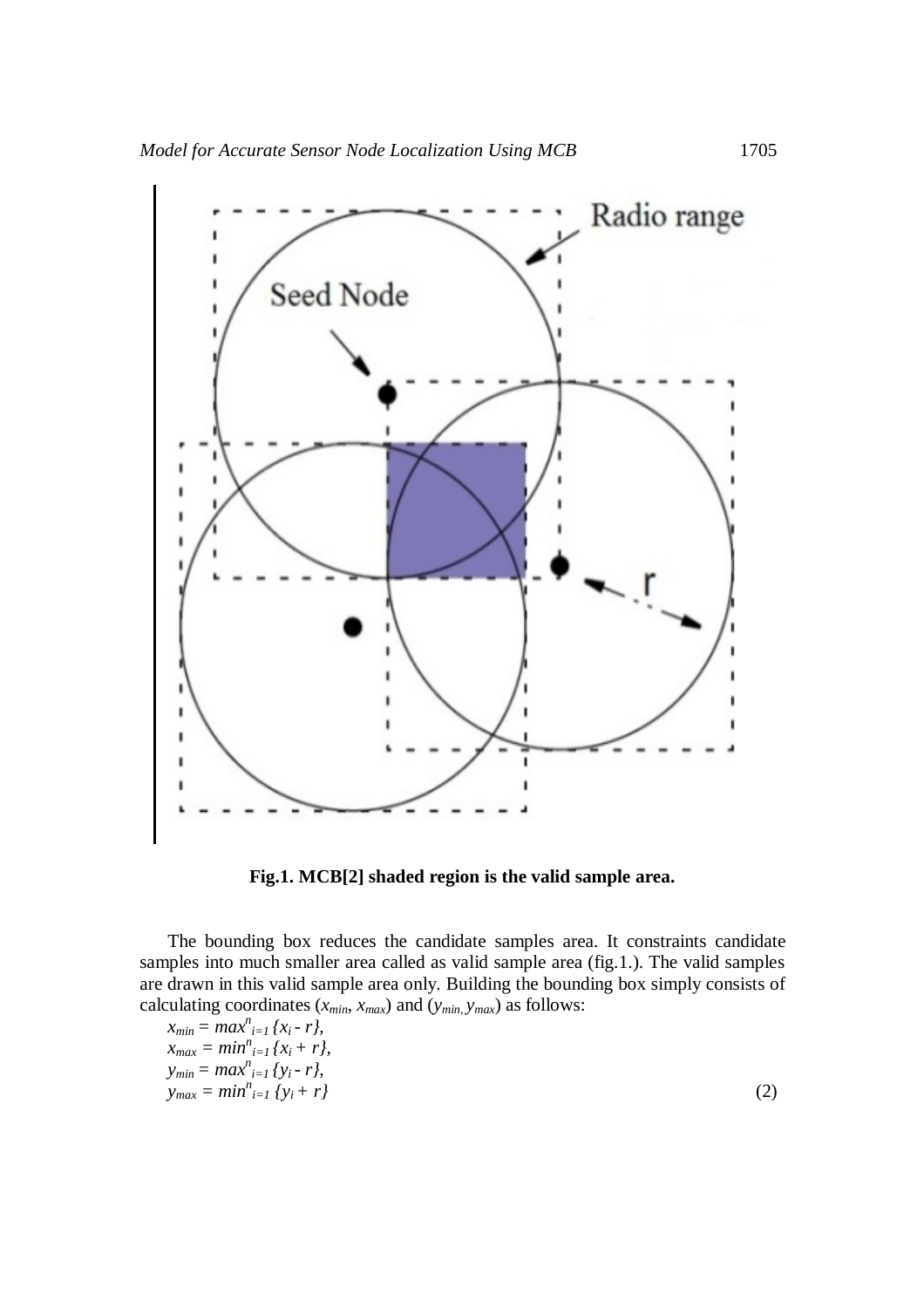where  $(x_i, y_i)$  is the coordinate of the  $i^{\text{th}}$  1-hop seed neighbor. 2-hop seed neighbor can be used to reduce the bounding-box further. When using 2-hop seed nodes we should replace *r* with *2r* in the above formula.

Once the bounding box is built a node simply has to draw samples within the region it covers. MCB tries to make best possible use of all information a node has received. During the initialization if the sample set is empty then it allows a node to use 2-hop seed neighbor information even if it has no 1-hop seed. This means that a node that heard only 2-hop seed neighbor can still draw samples using these and produce a location estimate, which is not possible in case of MCL. MCB can also obtain enough samples where SMCL is not able to obtain enough samples, thus achieves higher location accuracy than SMCL.

## **Our Approach**

In this section we will present our approach which is based on MCB and will reduce the computation cost and increases location accuracy. Our approach utilizes the information about the direction of movement and the speed of motion of the common node. The direction of movement is calculated with the help of navigational instrument compass and the speed of motion is calculated with the help of Accelerometer. The information about direction of movement and direction of motion of common node provided by compass and accelerometer respectively will be used in prediction step of MCL to predict N new samples more accurately, hence it will improve localization accuracy.

#### *Compass:*

A compass is a navigational instrument that measures directions in a frame of reference that is stationary relative to the surface of the earth. The frame of reference defines the four cardinal directions (or points) – north, south, east, and west. Intermediate directions are also defined. Usually, a diagram called a compass rose, which shows the directions (with their names usually abbreviated to initials), is marked on the compass. When the compass is in use, the rose is aligned with the real directions in the frame of reference, so, for example, the "N" mark on the rose really points to the north. Frequently, in addition to the rose or sometimes instead of it, angle markings in degrees are shown on the compass. North corresponds to zero degrees, and the angles increase clockwise, so east is 90 degrees, south is 180, and west is 270. These numbers allow the compass to show azimuths or bearings, which are commonly stated in this notation.

There are two widely used and radically different types of compass. The magnetic compass contains a magnet that interacts with the earth's magnetic field and aligns itself to point to the magnetic poles. The gyro compass (sometimes spelled with a hyphen, or as one word) contains a rapidly spinning wheel whose rotation interacts dynamically with the rotation of the earth so as to make the wheel process, losing energy to friction until its axis of rotation is parallel with the earth's.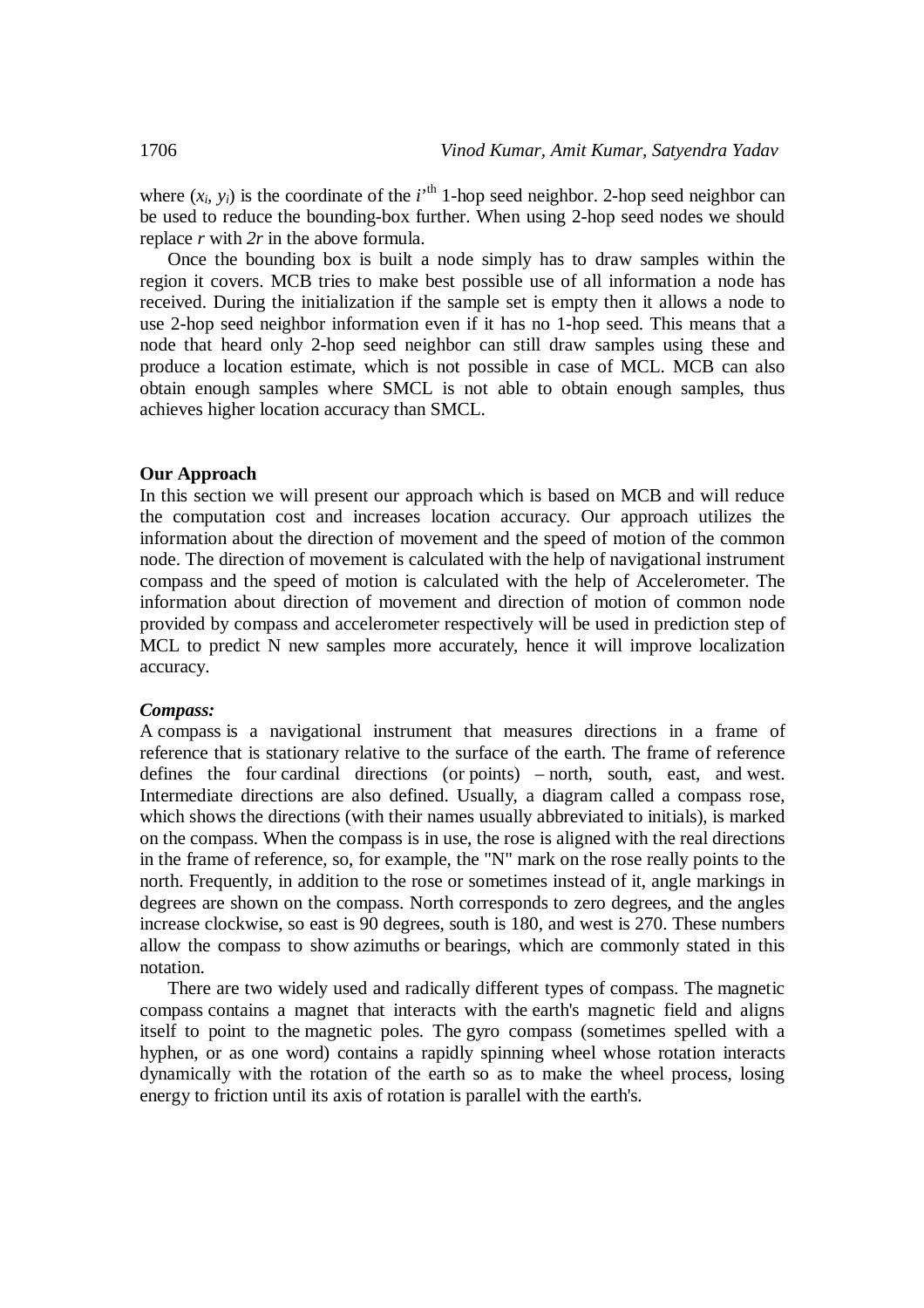

**Fig.2.: A HTC Desire S showing a compass app**



**Fig.3: A depiction of an accelerometer**

## *Accelerometer:*

An Accelerometer is a device that measures proper acceleration. The proper acceleration measured by an accelerometer is not necessarily the coordinate acceleration (rate of change of velocity). Instead, the accelerometer sees the acceleration associated with the phenomenon of weight experienced by any test mass at rest in the frame of reference of the accelerometer device. For example, an accelerometer at rest on the surface of the earth will measure an acceleration g= 9.81 m/s2 straight upwards, due to its weight. By contrast, accelerometers in free fall or at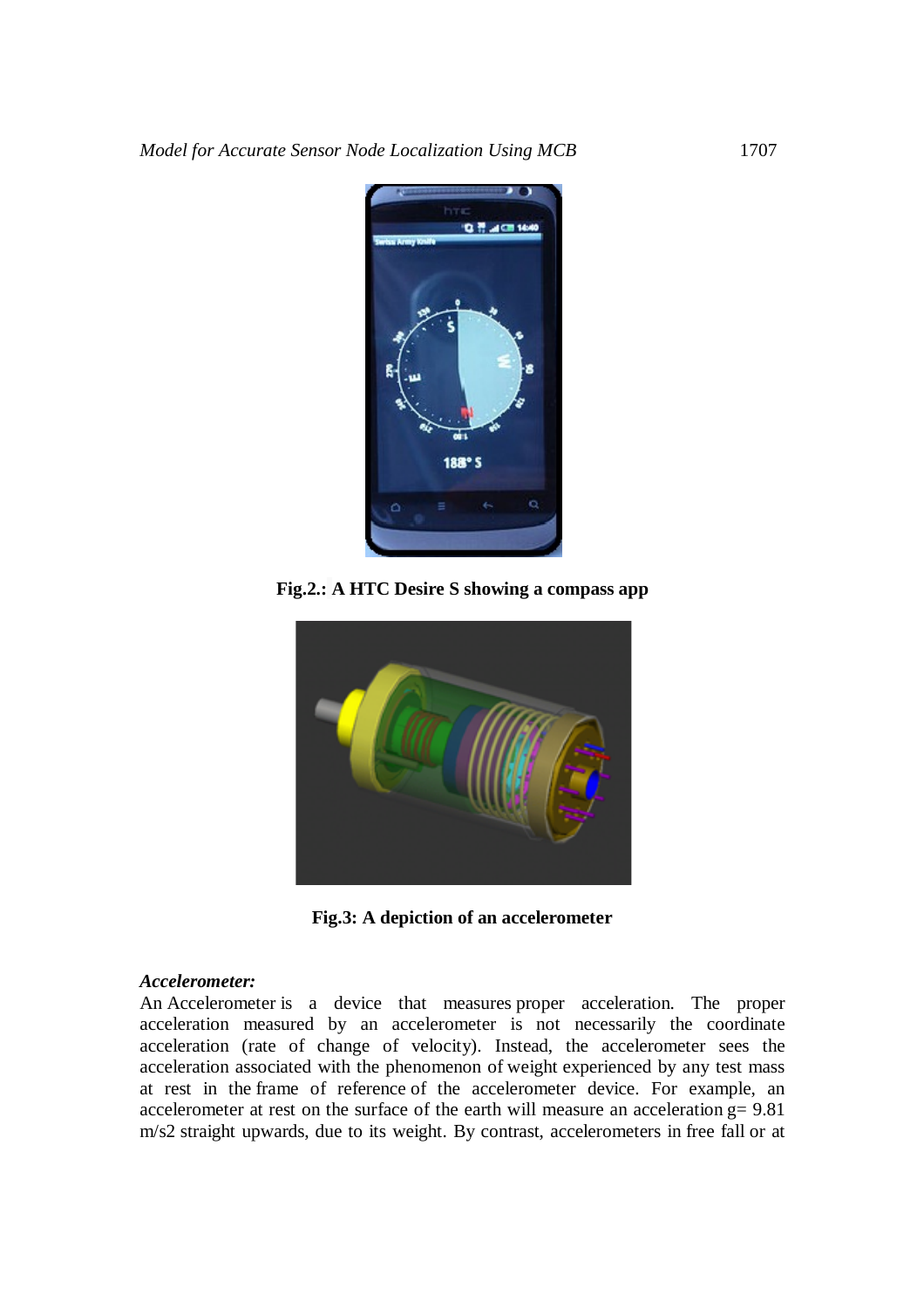rest in outer space will measure zero. Another term for the type of acceleration that accelerometers can measure is g-force acceleration.

An accelerometer alone is unsuitable to determine changes in altitude over distances where the vertical decrease of gravity is significant, such as for aircraft and rockets. In our approach the Accelerometer will measure the speed of movement of the node in the prediction step to predict N new samples more accurately, hence it will improve localization accuracy.

## *Working:*

Our approach is based on MCB, all the steps for localization calculations is same as MCB. The difference come in the prediction phase where a node starts from the set of possible locations computed in the previous step, *Lt-1,* and applies the mobility model to each sample to get a set of new samples *Lt.* The set of new samples obtained in the prediction phase are more accurate as compared to MCB as we have information about the direction of movement and the speed of motion of the node. In MCB we do not have any information about the direction of movement and the speed of motion, so MCB takes any random direction for the samples. Hence it gives less accurate localization results as compared to our approach.

### **Performance Evaluation**

In this section, we evaluate the performance of the proposed approach. We consider following two parameters to evaluate the performance:

### *Localization accuracy:*

Localization accuracy is the most important parameter for evaluating localization algorithms. As we have explained earlier that our approach gives better performance in prediction phase as compared to MCB and MCL, so definitely it will give accurate localization results as compared to MCB and MCL. Our approach takes advantage of information about the direction of movement and the speed of motion of the node to improve the localization accuracy.

## *Cost:*

Our approach require navigational instrument compass and Accelerometer to measure acceleration for each node so the set up cost is high but the computational cost is less as compared to MCB or MCL. The computational cost consists of two parts: the cost in generating candidate samples and the cost in evaluating the candidate samples. The cost in generating the candidate sample is less as we know the direction of movement and the speed of motion of the node so we can generate the candidate samples easily in less computation cost and this candidate samples are more accurate as we have information about direction of movement and the speed of motion, so cost is also less for evaluating this candidate samples.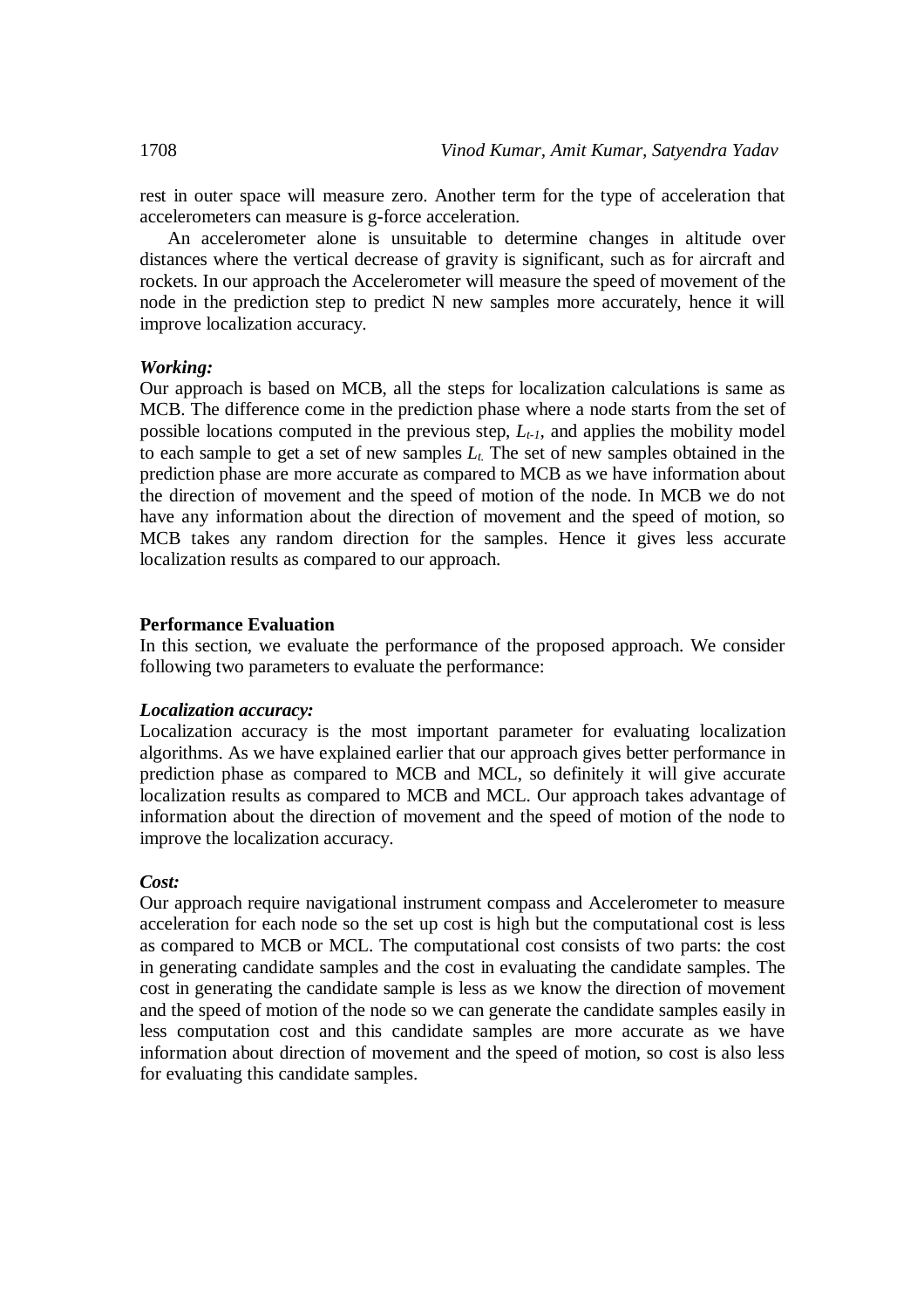## **Conclusion and Future work**

In this paper, we have presented an accurate range-free localization approach for mobile sensor network. Our approach is based on Monte Carlo Localization Boxed (MCB) and it improves the performance of existing MCB algorithm.

We will further prove that our approach improves the performance of existing MCB algorithm with the help of simulation. We have used Compass and Accelerometer to get high localization accuracy but It has increased our cost. We have to find some method to decrease the number of external devices like Compass and Accelerometer being used. Many issues remain to be explored in future work including the most appropriate compass and accelerometer devices for mobile sensor networks. If we can get information about accurate speed and direction then we can easily achieve high location accuracy. We have to think of a solution which will produce accurate localization and it must be energy and cost efficient as well.

## **References**

- [1] L. Hu and D. Evans. Localization for mobile sensor networks. In Tenth International Conference on Mobile Computing and Networking (MobiCom'04), pages 45–57, Philadelphia, Pennsylvania, USA, Sept. 2004.
- [2] Aline Baggio and Koen Langendoen. Monte-carlo localization for mobile wireless sensor networks. In MSN06, pages 317–328, 2006.
- [3] Z. Shigeng, J. Cao, C. Lijun, and C. Daoxu, "Location Nodes in Mobile Sensor Networks More Accurately and Faster, " Proc. Ann. IEEE Conf. sensor and Ad Hoc Comm. and Networks, 2008.
- [4] M. Rudafshani and S. Datta, "Localization in Wireless sensor Networksl Conf. Information Processing in Sensor Networks (IPSN '07), pp. 51-60, 2007.
- [5] P. Juang, H.Oki, Y.Wang, M. Martonosi, L.S.Peh and D. Rubenstein. Energyefficient computing for wildlife tracking: design tradeoffs and early experiences in zebranet. In proceedings of the 10th international conference on Architectural support for programming languages and operating systems (ASPLOS), pages 96-107, 2002.
- [6] S. Tilak, V.Kolar, N.B. Abu-Ghazaleh, and K.D. Kang. Dynamic localization control for mobile sensor networks. In 24th IEEE International Performance, Computing and Communications Conference (IPCCC), pages 587-592, 2005.
- [7] David K. Goldenberg, Pascal Bihler, Ming Cao, Jia Fang, Brian D.O. Anderson, A. Stephen Morse, and Y. Richard Yang. Localization in sparse networks using sweeps. In Proceedings of the 12th annual international conference on mobile computing and networksing (MobiCom' 06), 2006.
- [8] Tian He, Chengdu Huang, Brian M. Blum, John A. Stankovic, and Tarek Abdelzaher. Range-free localization schemes for large scale sensor networks. In Proceedings of the 9th Annual International Conference on Mobie Computing and Networking (Mobicom'03), pages 81–95, 2003.